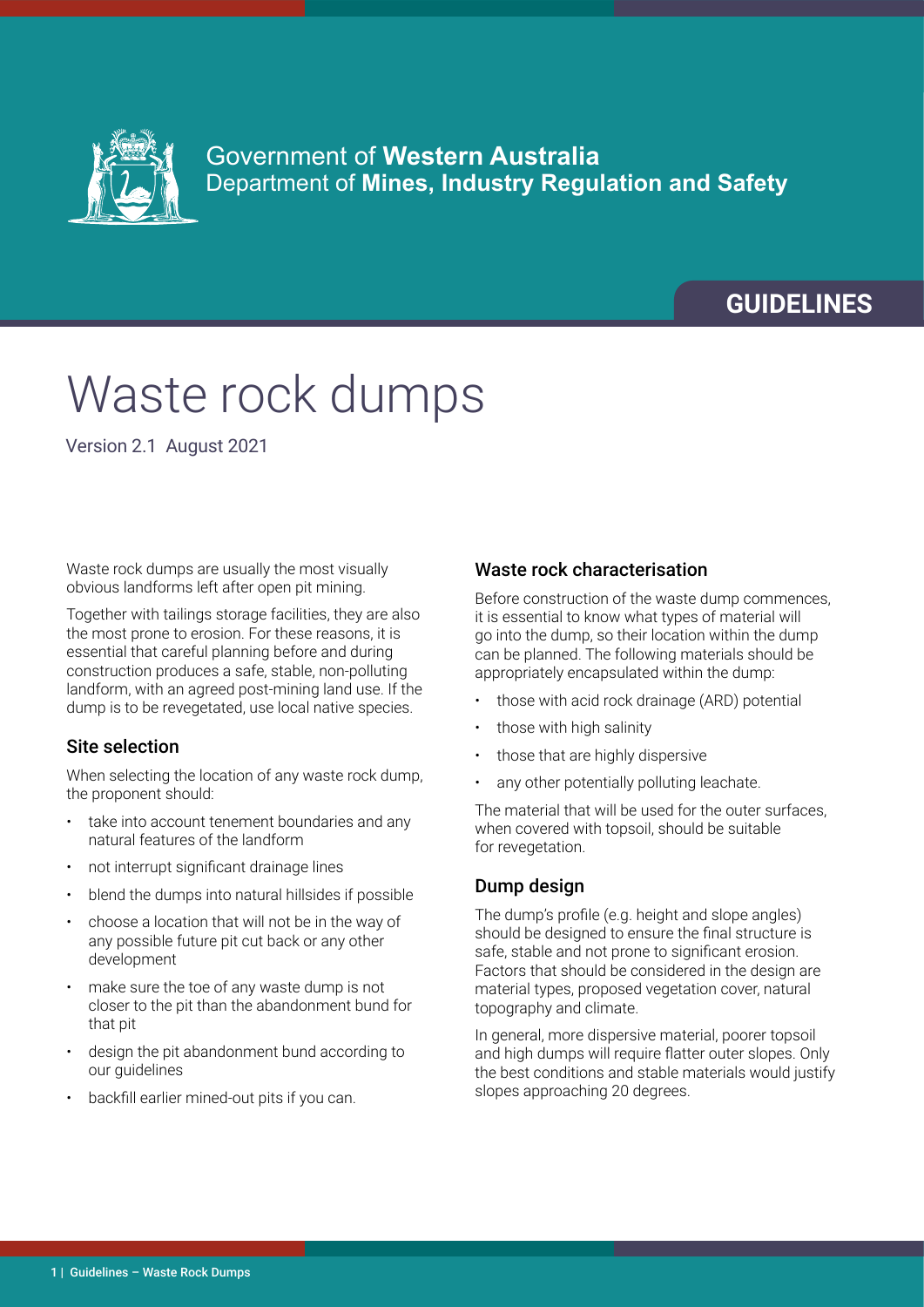#### Drainage

A major cause of serious erosion on newly created landforms is the lack of adequate drainage control. It is therefore essential to design and construct drainage control measures that will handle expected rainfall events. In arid regions, it is preferable to design the dump profile to be water retaining. This means that the top surface, berms and batters must be built to hold the maximum expected rainfall event. Suitably engineered impoundments should be constructed on the flat surfaces and ensure deep ripping occurs at suitable intervals on the sloping surfaces. This will generally achieve the necessary control. Minimising slope lengths will help reduce water velocity and therefore reduce erosion potential.

#### Revegetation

Previously cleared topsoil should be spread over all surfaces at a thickness of about 5 to 20 cm (depending on the nature of the underlying waste rock). The surfaces should then be deep ripped (minimum 1 m) on contour at appropriate spacings. It is essential that rip lines on outer slopes are survey controlled to ensure they are horizontal for their entire length.

Direct seeding at the optimal time for the region will maximise the benefit of annual rainfall events. Select a seed mix that has local native species and maximum diversity. The post-mining land use will have a bearing on the seed mix chosen.

*This Environmental Note was approved for release in January 2001.*

#### Version History

| Version | Date           | Changes                         |
|---------|----------------|---------------------------------|
| 1.0     | January 2001   | Initial Publication             |
| 2.0     | September 2009 | Updated                         |
| 2.1     | August 2021    | Clear guidance language updates |